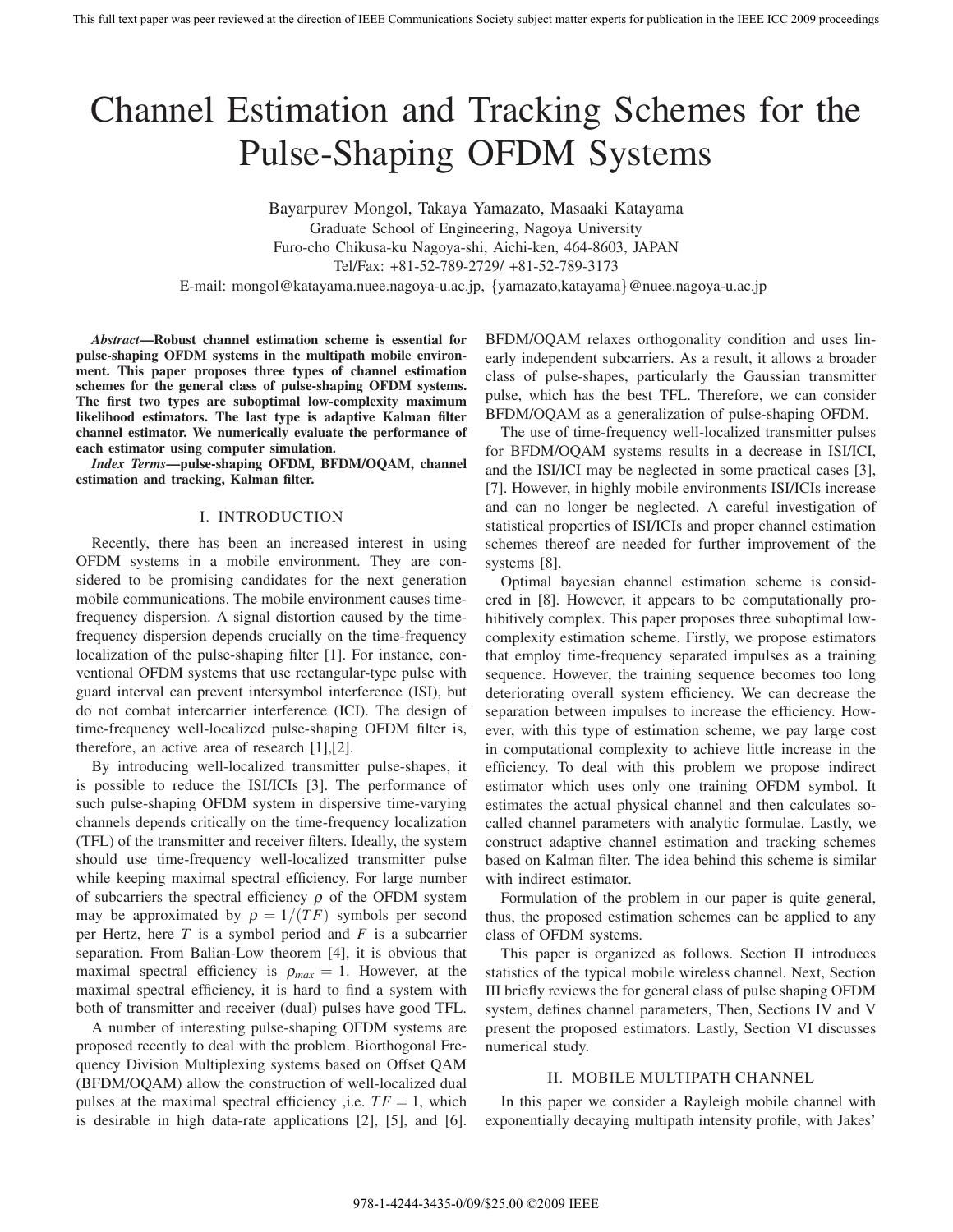Doppler power spectrum. The maximum Doppler shift is  $f_d =$  $f_c v/c$ , where  $f_c$  is carrier frequency, *v* is vehicle speed, and *c* is the speed of light. If transmitted low-pass signal has bandwidth  $W \gg f_d$ , then we can consider low-pass frequency response of the channel within the band  $\left(-\frac{1}{2}W, \frac{1}{2}W\right)$ . Then, it is easy to see that the time-varying impulse response  $h(\tau;t)$  can be approximated as the tapped-delay-line:

$$
h(\tau;t) = \sum_{m=1}^{M} h_m \xi_m(t) \delta\left(\tau - \frac{m}{W}\right)
$$
 (1)

where,  $h_m$ s are tap weights,  $\xi_m(t)$  is a flat fading process at each tap, and  $\delta(\tau)$  is the delta function. We make a standard assumption of wide-sense stationary uncorrelated scattering (WSSUS). Each tap weights are complex gaussian random variables with average energy:

$$
\sum_{m:\tau_m \in (\tau, \tau + d\tau)} \mathbf{E}\{|h_m|^2\} = \frac{1}{\tau_0} e^{-\tau/\tau_0} d\tau \tag{2}
$$

where  $\mathbf{E}\{\cdot\}$  is the mathematical expectation,  $\tau_0$  is root mean square delay spread. Autocorrelation and crosscorrelation functions of the fading processes  $\xi_m(t) = \xi_m^{\mathcal{R}}(t) + j\xi_m^{\mathcal{I}}(t)$  are all identical and given by [9]:

$$
R_{\xi_m^{\mathscr{B}}\xi_m^{\mathscr{B}}}(\Delta t) = \mathbf{E}\{\xi_m^{\mathscr{B}}(t+\Delta t)\xi_m^{\mathscr{B}}(t)\} = J_0(2\pi f_d \Delta t)
$$
  

$$
R_{\xi_m^{\mathscr{B}}\xi_m^{\mathscr{B}}}(\Delta t) = \mathbf{E}\{\xi_m^{\mathscr{B}}(t+\Delta t)\xi_m^{\mathscr{B}}(t)\} = J_0(2\pi f_d \Delta t)
$$
  

$$
R_{\xi_m^{\mathscr{B}}\xi_m^{\mathscr{B}}}(\Delta t) = R_{\xi_m^{\mathscr{B}}\xi_m^{\mathscr{B}}}(\Delta t) = 0
$$
 (3)

where,  $J_0(\cdot)$  is 0-order Bessel function of the first kind.

## III. BFDM/OQAM SYSTEM, ISI/ICI AND CHANNEL PARAMETERS

Let us define a set **G** that consists of the pairs of translations and modulations of a real-valued transmitter pulse  $g(t)$ :

$$
\mathbf{G} = \begin{cases} g_{k,l}^{\mathcal{R}}(t) = g(t - lT)e^{j2\pi Fkt} \\ g_{k,l}^{\mathcal{L}}(t) = g(t - lT + T/2)e^{j2\pi Fkt} \end{cases}
$$

where, *T* is the symbol period, *F* is subcarrier separation,  $k \in \mathbb{Z}$ is subcarrier number, and  $k \in \mathbb{Z}$  is symbol number. From the Gabor theory [4], if  $TF \geq 1$  and  $g(t) \in L^2$  then there exist a set **W** (dual bases), constructed as **G**, using pulse  $w(t)$ 

$$
\mathbf{W} = \begin{cases} w_{k,l}^{\mathcal{R}}(t) = w(t - lT)e^{-j2\pi Fkt} \\ w_{k,l}^{\mathcal{I}}(t) = w(t - lT + T/2)e^{-j2\pi Fkt} \end{cases}
$$

that satisfies the biorthogonality conditions in [2]. For more detail discussions on this topic, please refer to [4], and [5].

The baseband BFDM/OQAM signal can be expressed as:

$$
x(t) = \sum_{k=0}^{K-1} \sum_{l=-\infty}^{\infty} \left\{ c_{k,l}^{\mathcal{R}} g_{k,l}^{\mathcal{R}}(t) + j c_{k,l}^{\mathcal{I}} g_{k,l}^{\mathcal{I}}(t) \right\}
$$
(4)

where, *K* is the number of subcarrier, and  $c_{k,l}^{\mathcal{R}}, c_{k,l}^{\mathcal{I}}$  are real and imaginary parts of the transmitted symbols *ck*,*l*, respectively. Transmitted signal propagates through mobile multipath



Fig. 1. BFDM/OQAM system,  $\tilde{w}(t) = w(-t)$ 

channel described in Section II. Received noisy signal may be written as:

$$
s(t) = \sqrt{E_s} \sum_m h_m x \left( t - \frac{m}{W} \right) \xi_m(t) + n(t)
$$
 (5)

where  $E_s$  is signal energy per channel use,  $\xi_m(t)$  is flat fading process of the *m*-th path and  $n(t)$  is additive white Gaussian noise (AWGN) within signal bandwidth with the variance *N*0/2 per complex dimension.

Block diagram of the BFDM/OQAM system is shown in Figure 1.  $\tilde{w}(t) = w(-t)$  can be seen as the matched filter to the transmitter pulse  $g(t)$ . If  $(g(t)$  and  $w(t)$ ) appear to be equal, then the system simply turns to be the conventional pulseshaping OFDM/OQAM.

Within the *coherence time* of the channel, time variance of the channel parameters can be neglected. Then received symbols  $d_{k,n} = d_{k,n}^{\mathcal{R}} + j d_{k,n}^{\mathcal{I}}$  can be rewritten as [8]:

$$
d_{k,n}^{\mathcal{R}} = \sum_{i,j} \left\{ h_{i,j,\mathcal{R}}^{k,\mathcal{R}} c_{k\ominus i,n-j}^{\mathcal{R}} + h_{i,j,\mathcal{I}}^{k,\mathcal{R}} c_{k\ominus i,n-j}^{\mathcal{I}} \right\} + n_{k,n}^{\mathcal{R}} \tag{6}
$$

$$
d_{k,n}^{\mathscr{I}} = \sum_{i,j} \left\{ h_{i,j,\mathscr{R}}^{k,\mathscr{I}} c_{k\ominus i,n-j}^{\mathscr{R}} + h_{i,j,\mathscr{I}}^{k,\mathscr{I}} c_{k\ominus i,n-j}^{\mathscr{I}} \right\} + n_{k,n}^{\mathscr{I}} \tag{7}
$$

where,  $\ominus$  is a modulo-K subtraction,  $h_{i,j,\mathcal{R}}^{k,\mathcal{R}}, h_{i,j,\mathcal{I}}^{k,\mathcal{R}}, h_{i,j,\mathcal{R}}^{k,\mathcal{I}}$ , and  $h_{i,j,\mathscr{I}}^{k,\mathscr{I}}$  are so-called *channel parameters*,  $n_{k,n}^{\mathscr{R}}$  and  $n_{k,n}^{\mathscr{I}}$  are the noise components. The summations in (6) and (7) are taken over some rectangular area [8]:  $-\theta \le i \le \theta$  and  $-\gamma \le j \le \gamma$ . The channel parameters show amount of interference and are expressed [8]:

$$
h_{i,j,\mathcal{R}}^{k,n,\mathcal{R}} = \int_{-\infty}^{\infty} dt \Re \left\{ \sum_{m} h_m \xi_m(t) e^{j2\pi F(k-i)(t-\frac{\alpha}{2}-\frac{m}{KF})} \right. \tag{8}
$$

$$
e^{-j2\pi Fk(t-\frac{\alpha}{2})} \left\} g(t-(n-j)T-\frac{m}{KF})w(t-nT) \tag{9}
$$

The other channel parameters are expressed in the similar way.

## IV. PROPOSED CHANNEL ESTIMATORS

We have derived the second-order statistics of the channel parameters in [8]. As long as the channel parameters are gaussian random variables, we can fully describe their prior joint distribution. Therefore, it is natural to consider the maximum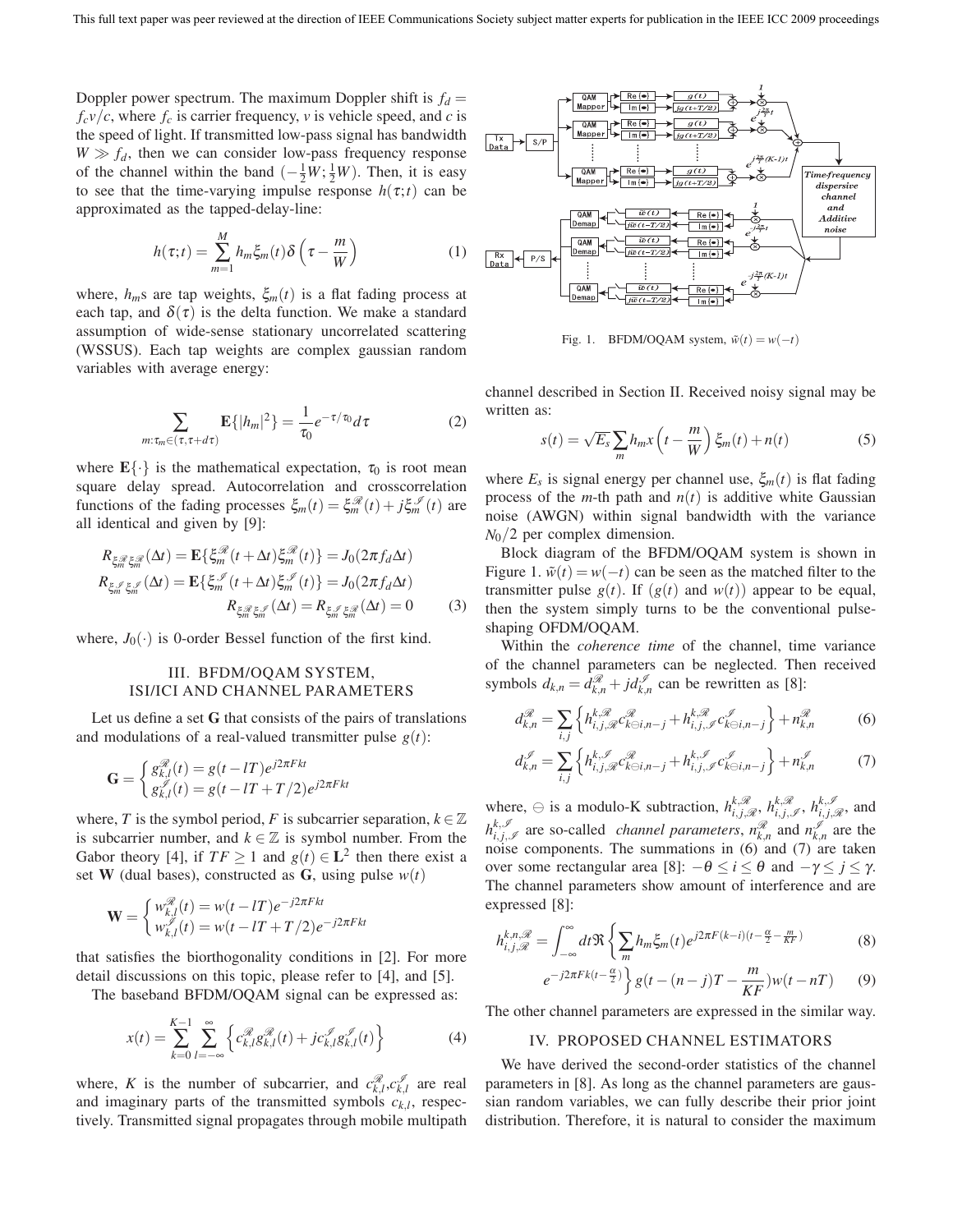a posteriori (MAP) method for the channel estimation. In [8] we have derived an optimal MAP estimator. However, due to large number of the channel parameters, its computational complexity appeared to be prohibitively complex. Specially, calculation of the correlation matrix of the channel parameters take huge computational resources. Therefore, in this section we propose two types of low complexity estimators.

### *A. Low Complexity Direct Estimators*

In this subsection, we derive low complexity estimators that employ time-frequency well separated impulses. With this kind of training sequence, MAP estimation algorithm requires only a few number of elements of the correlation matrix **R** of channel parameters, defined in Subsection 4.2 of [8]. We choose separations of the training impulses in the timefrequency lattice, so that every single received symbol during training period will be interfered by only one impulse.

Firstly, we derive *double-term* estimator. Let us assume that a pulse with amplitude  $1+j$  is transmitted at node  $\alpha, \beta$  on the time-frequency lattice, We assume that any received symbol is interfered by only one transmitted symbol. That is, all of the adjacent symbols  $c_{\alpha+k,\beta+l}$  are equal to zero, at least within the square  $-2\psi \le k \le 2\psi$  and  $-2\phi \le l \le 2\phi$ . Then, real part of the received symbol (6) is expressed as:

$$
d_{\alpha+k,\beta+l}^{\mathcal{R}} = h_{k,l,\mathcal{R}}^{\alpha-k,\mathcal{R}} + h_{k,l,\mathcal{I}}^{\alpha-k,\mathcal{R}} + n_{\alpha+k,\beta+l}^{\mathcal{R}}
$$
(10)

and, MAP estimates can be checked:

$$
\hat{h}_{k,l,\mathcal{R}}^{\alpha-k,\mathcal{R}} = \frac{2d_{\alpha+k,\beta+l}^{\mathcal{R}}(\sigma_1 + \rho\sqrt{\sigma_1\sigma_2})}{N_0 + 2(\sigma_1 + \sigma_2 + \rho\sqrt{\sigma_1\sigma_2})}
$$
\n
$$
\hat{h}_{k,l,\mathcal{I}}^{\alpha-k,\mathcal{R}} = \frac{2d_{\alpha+k,\beta+l}^{\mathcal{R}}(\sigma_2 + \rho\sqrt{\sigma_1\sigma_2})}{N_0 + 2(\sigma_1 + \sigma_2 + \rho\sqrt{\sigma_1\sigma_2})}
$$
\n(11)

where,  $\sigma_1$  = **E**{ $h_{k,l,\mathcal{R}}^{\alpha-k,\mathcal{R}}$  $\sigma_2$  = **E**{ $h_{k,l,\mathscr{I}}^{\alpha-k,\mathscr{R}}$  $2$ , and  $\rho = \mathbf{E} \{ h_{k,l,\mathcal{R}}^{\alpha-k,\mathcal{R}} h_{k,l,\mathcal{I}}^{\alpha-k,\mathcal{R}} \} / \sqrt{\sigma_1 \sigma_2}$ . Other channel parameter estimates can be derived in the same way. We observe that estimation requires  $6(2\gamma + 1)(2\theta + 1)K$  elements of **R**.

We may also derive so-called *single-term* (ST) estimator. It sends impulses 1 and *j* separately (DT estimator sends 1 and *j* simultaneously as  $1 + i$ ). ST estimator are more accurate and simpler. However, it uses twice longer training sequence. To save space we omit derivation of the ST estimator.

Due to structure of employed training sequence, operational complexities of ST and DT estimators (11) are considerably low compared with the optimal estimator derived in [8]. However, the use of time-frequency separated impulses results in a long training sequence, degrading the overall efficiency of a system. This is the main shortcoming in the estimators. Making the separation shorter the received symbol will be interfered with more than one transmitted impulses, and estimation requires off-diagonal elements of **R**. If we still use the same estimator for this case, the estimation error increases inevitably. The optimal point should be carefully investigated. In Section VI we numerically evaluate how the separation of the impulses affects the estimation error.

#### *B. Low Complexity Indirect Estimator*

A proposed estimator in this subsection estimates the channel parameter indirectly. Firstly, we estimate a weight vector  $\mathbf{h}_{tap} = [h_1 \xi_1(0), \cdots, h_M \xi_M(0)]^T$  of the tapped-delay-line model, assuming the estimation is conducted at  $t = 0$ . Then the channel parameters are calculated by (8) using the estimate of **h***tap*. As training signal we use a conventional OFDM signal (i.e.  $g(t)$  is rectangular) with cyclic prefix greater than  $M/W$ . We transmit one OFDM symbol  $\mathbf{c}_{tr} = [c_0, \dots, c_{N-1}]^T$  with the cyclic prefix. It is easy to check that, the received symbol at carrier *k* can be expressed:

$$
d_k = \sum_{m=1}^{M} h_m \xi_m(0) c_k e^{-j\frac{2\pi}{N}mk} + n_k = H_k c_k + n_k \tag{12}
$$

where,  $H_k$  is the *k*-th element of the N-point FFT of  $h_{tan}$ ,  $n_k$  is a additive noise component with the variance  $N_0/2$  per complex dimension.

Again, we employ the MAP method to estimate  $H =$  $[H_0, \cdots, H_{N-1}]$ . Then, the estimate can be expressed as:

$$
\hat{\mathbf{H}} = \arg\min_{\mathbf{H}} \left( \mathbf{H}^* \mathbf{Q}^{-1} \mathbf{H} + \frac{|\mathbf{d} - \mathbf{H} \mathbf{c}_{tr}|^2}{N_0} \right) \tag{13}
$$

where,  $\mathbf{d} = [d_0, \dots, d_{N-1}]^T$  and  $\mathbf{Q} = \mathbf{E} \{ \mathbf{H} \mathbf{H}^H \}$  is the correlation matrix of **H** with diagonal elements  $q_{ii}$ ,  $i = 0, \dots, N-1$ . The solution of (13) verifies:

$$
\hat{\mathbf{H}} = \mathbf{d} \left( \frac{N_0}{2} \mathbf{Q}^{-1} + diag(\bar{q}_1, \cdots, \bar{q}_{N-1}) \right)^{-1}
$$
(14)

where,  $\bar{q}_i = q_{ii}N_0/2 + c_i$ .

## V. KALMAN FILTER CHANNEL ESTIMATION AND TRACKING

In this section we propose a channel estimation scheme for the BFDM/OQAM system based on a Kalman filter. The idea behind our estimation scheme is to track the time-variance, i.e. fading process  $\xi_m(t)$ , of each tap of the channel and recalculate channel parameters with analytic equations (8) as for the case of indirect estimators. For the state vector of the Kalman filter we take samples of the fading process on each tap of the channel within a certain time window of fixed length.

## *A. Process Equation*

We consider the following forward linear predictor on the fading process *hm*ξ*m*(*n*):

$$
\hat{\xi}_m(n+1) = h_m \sum_{i=0}^{L-1} \omega_i \xi_m(n-i) = \vec{\omega}^T \bar{\mathbf{x}}_m(n), \qquad (15)
$$

$$
\vec{\omega} = [\omega_0, \omega_1, \cdots, \omega_{L-1}]^T,
$$

$$
\bar{\mathbf{x}}_m(n) = [h_m \xi_m(n), \cdots, h_m \xi_m(n+1-L)]^T,
$$

Optimal values (minimum mean-square error) of the tap weights can be calculated using Wiener-Hopf equation  $S\vec{\omega} = s$ , where

$$
\mathbf{S} = \mathbf{E}\{\bar{\mathbf{x}}_m(n)\bar{\mathbf{x}}_m(n)^H\}, \ \mathbf{s} = \mathbf{E}\{\bar{\mathbf{x}}_m(n)\xi_m(n+1)^*\}, \qquad (16)
$$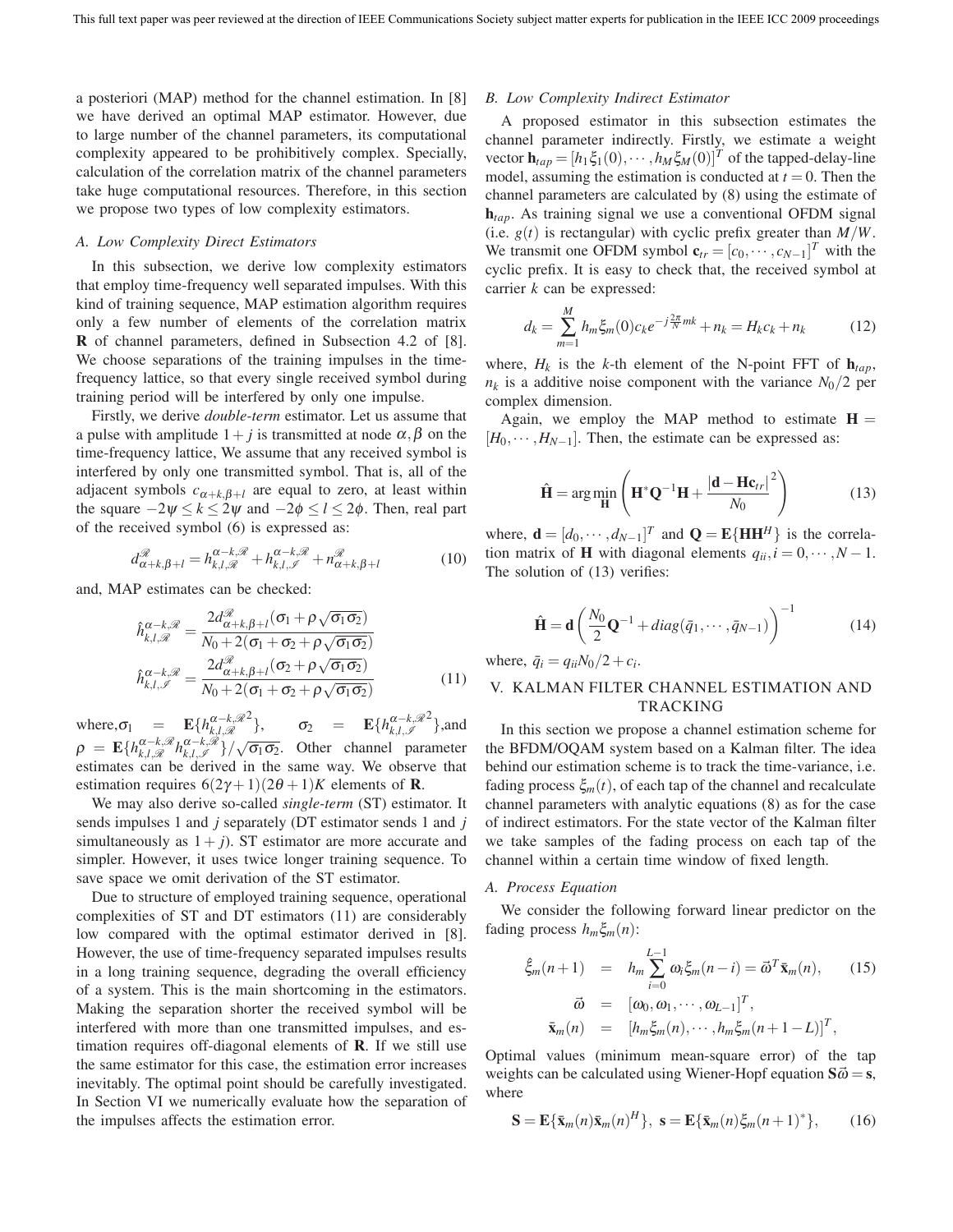It is obvious that, as long as  $\xi_m(n)$ s (for all *m*) have the same autocorrelation function, the tap weights are identical for all *m*, no matter of the value  $h_m$ . If we denote the forward predictor error with  $e_m(n+1) = h_m \hat{\xi}_m(n+1) - h_m \xi_m(n+1)$ , then

$$
\bar{\mathbf{x}}_m(n+1) = \bar{\mathbf{F}}_m \bar{\mathbf{x}}_m(n) + \bar{v}_m(n+1), \qquad (17)
$$
\n
$$
\bar{\mathbf{F}}_m = \begin{pmatrix}\n\omega_0 & \omega_1 & \cdots & \omega_{L-2} & \omega_{L-1} \\
1 & 0 & \cdots & 0 & 0 \\
0 & 1 & \cdots & 0 & 0 \\
\vdots & \vdots & \ddots & \vdots & \vdots \\
0 & 0 & \cdots & 1 & 0\n\end{pmatrix},
$$
\n
$$
\bar{v}_m(n+1) = [e_m(n+1), 0, \cdots, 0]^T \qquad (18)
$$

If we denote,  $\bar{\mathbf{x}}(n+1)=[\bar{\mathbf{x}}_1(n+1)^T, \bar{\mathbf{x}}_2(n+1)^T, \cdots, \bar{\mathbf{x}}_M(n+1)]$  $[\bar{v}_1(n+1)]^T$ ,  $\bar{v}(n+1) = [\bar{v}_1(n+1)^T, \bar{v}_2(n+1)^T, \cdots, \bar{v}_M(n+1)^T]^T$ and  $\bar{\mathbf{F}} = diag\{\bar{\mathbf{F}}_1, \bar{\mathbf{F}}_2, \cdots, \bar{\mathbf{F}}_M\}$  then it can be checked that,

$$
\bar{\mathbf{x}}(n+1) = \bar{\mathbf{F}}\bar{\mathbf{x}}(n) + \bar{\mathbf{v}}(n+1),\tag{19}
$$

One can easily see that (19) gives us that process equation for a Kalman filter with state vector  $\bar{\mathbf{x}}(n)$ . Similar construction is proposed in [10]. However, it uses additional RLS filter to estimate  $\vec{\omega}$ . Our approach is to employ linear forward predictor. For convenience which will be clear in the next subsection, we define the *state vector* of the Kalman filter by merging the vector  $\bar{\mathbf{x}}(n+1)$  with its conjugate:

$$
\mathbf{x}(n) = [\bar{\mathbf{x}}(n)^T, \bar{\mathbf{x}}(n)^H]^T
$$
\n(20)

Then, from (19) the *process equation* for the Kalman filter can be expressed as:

$$
\mathbf{x}(n+1) = \mathbf{F}\mathbf{x}(n) + \mathbf{v}(n+1),\tag{21}
$$

where,  $\mathbf{F} = [\mathbf{\bar{F}}, \mathbf{\bar{F}}^*]$  is the transition matrix, and  $v(n+1) =$  $[\bar{v}(n+1)^T, \bar{v}(n+1)^H]^T$  is a noise component.

## *B. Measurement Equation*

We rewrite channel parameters in  $(8)$  as:

$$
h_{i,j,\mathcal{R}}^{k,\mathcal{R}} = \Re \left\{ \sum_{m} h_m \xi_m(n) e^{-j\frac{2\pi}{K}(k-i)m} g w(m,i,j) \right\}
$$
(22)  
 
$$
g w(m,i,j) = e^{j\pi F i\alpha} \int_{-\infty}^{\infty} e^{-j2\pi F i t} \cdot g(t+jT-\frac{m}{KF}) w(t) dt
$$

The channel parameters  $h_{i,j,\mathcal{R}}^{k,\mathcal{I}}, h_{i,j,\mathcal{I}}^{k,\mathcal{R}}$  and  $h_{i,j,\mathcal{I}}^{k,\mathcal{I}}$  can be expressed in the same way using similar notion of  $g_{W_T/2}(m,i,j)$ ,  $g_{T/2}w(m,i,j)$ , and  $g_{T/2}w_{T/2}(m,i,j)$ , respectively.

Then, from (6) and (7) it can be checked that:

$$
d_{k,n} - n_{k,n} = \sum_{m} h_m \xi_m(n) \tilde{a}_{k,m}(n) + \sum_{m} h_m^* \xi_m(n)^* \tilde{b}_{k,m}(n) \quad (23)
$$

where, 
$$
d_{k,n} = d_{k,n}^{\mathcal{R}} + jd_{k,n}^{\mathcal{I}}, n_{k,n} = n_{k,n}^{\mathcal{R}} + jn_{k,n}^{\mathcal{I}},
$$
 and

$$
\tilde{a}_{k,m}(n) = \frac{\sqrt{E_s}}{2} \sum_{i,j} e^{j\frac{2\pi}{K}(k-i)m} \left\{ c_{k\ominus i,n-j}^{\mathscr{R}}[gw(m,i,j) + jgw_{T/2}(m,i,j)] - c_{k\ominus i,n-j}^{\mathscr{I}}[g_{T/2}w_{T/2}(m,i,j) - jg_{T/2}w(m,i,j)] \right\}
$$

$$
\tilde{b}_{k,m}(n) = \frac{\sqrt{E_s}}{2} \sum_{i,j} e^{-j\frac{2\pi}{K}(k-i)m} \left\{ c_{k \in i,n-j}^{\mathscr{R}} [gw(m,i,j)^* + jgw_{T/2}(m,i,j)^*] + c_{k \in i,n-j}^{\mathscr{I}} [gr/2w_{T/2}(m,i,j)^* - jgr_{T/2}w(m,i,j)^*] \right\}
$$

We can rewrite (23) in matrix form,

$$
\mathbf{d}(n) - \mathbf{n}(n) = \tilde{\mathbf{A}}(n)\vec{\xi}(n) + \tilde{\mathbf{B}}(n)\vec{\xi}^*(n)
$$
 (24)

where,

channel parameters.

$$
\mathbf{d}(n) = [d_{1,n}, d_{2,n}, \cdots, d_{K,n}]^T, \mathbf{n}(n) = [n_{1,n}, n_{2,n}, \cdots, n_{K,n}]^T,
$$
  

$$
\tilde{\mathbf{A}}(n) = \{\tilde{a}_{k,m}(n)\}_{\substack{1 \le k \le K, \\ 1 \le m \le M}}; \quad \tilde{\mathbf{B}}(n) = \{b(n)\}_{k,m}\}_{\substack{1 \le k \le K, \\ 1 \le m \le M}};
$$
  

$$
\vec{\xi}(n) = [h_1 \xi_1(n), h_2 \xi_2(n), \cdots, h_M \xi_2(M)]^T,
$$

Define *K* × *ML* matrices  $\mathbf{A}(n) = \tilde{\mathbf{A}}(n) \otimes [1, 0, ..., 0]$  and  $\mathbf{B}(n) =$  $\tilde{\mathbf{B}}(n) \otimes [1,0,...,0],$  where  $\otimes$  is the Kronecker product. Then, using (24), we derive a *measurement equation*:

$$
\mathbf{d}(n) = \mathbf{A}(n)\bar{\mathbf{x}}(n) + \mathbf{B}(n)\bar{\mathbf{x}}^*(n) + \mathbf{n}(n) = \mathbf{C}(n)\mathbf{x}(n) + \mathbf{n}(n)
$$

where,  $\mathbf{C}(n)=[\mathbf{A}(n),\mathbf{B}(n)]$  and  $\mathbf{x}(n)$  is the state vector defined in (20).

Since we have defined the state vector, and derived the process and measurement equations, we are ready to construct a Kalman filter to estimate the state vector  $\mathbf{x}(n)$ .

#### VI. NUMERICAL SIMULATION

As a measure for the mismatch of the proposed estimator we choose a total mean square error(MSE) defined as:

$$
MSE = \sum_{k=0}^{K-1} \sum_{i,j} \mathbf{E} \{ (\hat{h}_{i,j,\mathcal{R}}^{k,\mathcal{R}} - h_{i,j,\mathcal{R}}^{k,\mathcal{R}})^2 +
$$
(25)

$$
+(\hat{h}^{k,\mathcal{I}}_{i,j,\mathcal{R}}-h^{k,\mathcal{I}}_{i,j,\mathcal{R}})^2+(\hat{h}^{k,\mathcal{R}}_{i,j,\mathcal{I}}-h^{k,\mathcal{R}}_{i,j,\mathcal{I}})^2+(\hat{h}^{k,\mathcal{I}}_{i,j,\mathcal{I}}-h^{k,\mathcal{I}}_{i,j,\mathcal{I}})^2\}
$$
  
where,  $\hat{h}^{k,\mathcal{I}}_{i,j,\mathcal{R}}$ ,  $\hat{h}^{k,\mathcal{R}}_{i,j,\mathcal{R}}$ ,  $\hat{h}^{k,\mathcal{R}}_{i,j,\mathcal{I}}$ , and  $\hat{h}^{k,\mathcal{I}}_{i,j,\mathcal{I}}$  are the estimates of the

Transmitter pulse is the Gaussian pulse. The symbol period is  $T = 3.2$  *s* and  $TF = 1$  (maximal spectral efficiency). The number of subcarriers is  $K = 64$ . 200 simulation runs are averaged to plot the total MSE. The length of the training sequence for the single-term and double-term estimators with separation between impulses  $[\psi, \phi] = [3, 2]$  is 80 OFDM symbols and 40 OFDM symbols, respectively. On the other hand, the length of the training sequence for indirect estimator is 1 OFDM symbol plus cyclic prefix.

Fig. 2 shows the total MSE of the channel estimators versus the speed of the vehicle, when SNR=30dB, the rms delay spread is  $\tau_0 = 0.5$  *s*. The time-frequency separations [ $\psi$ , $\phi$ ] between impulses in the training sequence are [3,3] (curves  $-$ ∗−), [2,2] (curves  $-\diamond -$ ), and [2,1] (curves  $-\square$ ). It can be observed that for the indirect estimator, the total MSE at speed 300km/h is 7.1dB higher than the one achieved at the stationary channel. For the single-term and double-term estimators the difference is 2.2dB and 4.2dB respectively.

Fig. 3 demonstrates the performance of Kalman filter channel estimation and tracking scheme. The channel is estimated